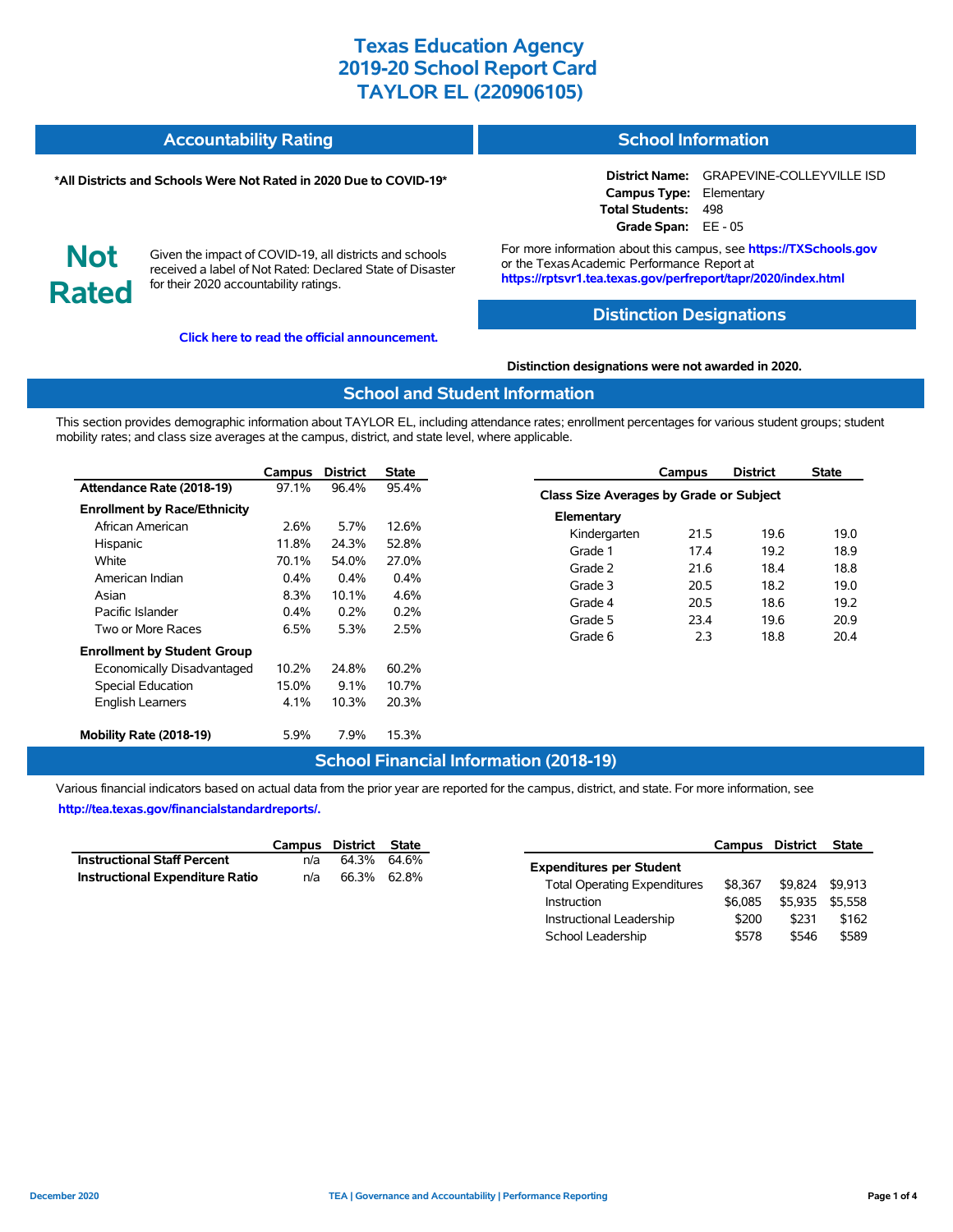### **STAAR Outcomes**

This section provides STAAR performance and Academic Growth outcomes. Academic Growth measures whether students are maintaining performance or improving from year to year. **Please note that due to the cancellation of spring 2020 State of Texas Assessments of Academic Readiness (STAAR) due to the COVID-19 pandemic, the performance of this year's report is not updated.**

|                                                                                |              |              |            |            |                                         |            |            |                                            |       |                                    | Two or      |            |
|--------------------------------------------------------------------------------|--------------|--------------|------------|------------|-----------------------------------------|------------|------------|--------------------------------------------|-------|------------------------------------|-------------|------------|
|                                                                                |              |              |            |            | African                                 |            |            | American                                   |       | <b>Pacific</b>                     | <b>More</b> | Econ       |
|                                                                                |              | <b>State</b> |            |            | District Campus American Hispanic White |            |            | Indian                                     | Asian | <b>Islander</b>                    | Races       | Disadv     |
| STAAR Performance Rates at Approaches Grade Level or Above (All Grades Tested) |              |              |            |            |                                         |            |            |                                            |       |                                    |             |            |
| All Subjects                                                                   | 2019         | 78%          | 88%        | 93%        | 100%                                    | 96%        | 92%        | $\overline{a}$                             | 91%   | $\overline{a}$                     | 92%         | 89%        |
|                                                                                | 2018         | 77%          | 88%        | 96%        | 100%                                    | 97%        | 96%        | $\qquad \qquad \blacksquare$               | 93%   | $\qquad \qquad \blacksquare$       | 92%         | 93%        |
| ELA/Reading                                                                    | 2019         | 75%          | 87%        | 95%        | 100%                                    | 96%        | 95%        | $\overline{a}$                             | 88%   | $\overline{a}$                     | 93%         | 100%       |
|                                                                                | 2018         | 74%          | 88%        | 97%        | $\ast$                                  | 100%       | 97%        | $\overline{\phantom{a}}$                   | 87%   | $\overline{a}$                     | 92%         | 100%       |
| Mathematics                                                                    | 2019         | 82%          | 90%        | 95%        | 100%                                    | 97%        | 93%        | $\overline{\phantom{a}}$                   | 100%  | $\qquad \qquad \blacksquare$       | 100%        | 80%        |
|                                                                                | 2018         | 81%          | 89%        | 96%        | 100%                                    | 96%        | 96%        | $\overline{\phantom{a}}$                   | 100%  | $\qquad \qquad \blacksquare$       | 93%         | 83%        |
| Writing                                                                        | 2019         | 68%          | 80%        | 86%        | $\ast$                                  | 90%        | 88%        | $\overline{\phantom{a}}$                   | 80%   | L,                                 | $\ast$      | 80%        |
|                                                                                | 2018         | 66%          | 80%        | 92%        | $\ast$                                  | 100%       | 93%        | $\overline{\phantom{a}}$                   | 86%   | $\overline{a}$                     | 80%         | $\ast$     |
| Science                                                                        | 2019         | 81%          | 91%        | 86%        | ∗                                       | 100%       | 81%        | $\qquad \qquad \blacksquare$               | 86%   | $\qquad \qquad \blacksquare$       | 100%        | $\ast$     |
|                                                                                | 2018         | 80%          | 91%        | 95%        | $\ast$                                  | 92%        | 95%        |                                            | 100%  | $\overline{a}$                     | 100%        | $\ast$     |
| STAAR Performance Rates at Meets Grade Level or Above (All Grades Tested)      |              |              |            |            |                                         |            |            |                                            |       |                                    |             |            |
| All Subjects                                                                   | 2019         | 50%          | 67%        | 66%        | 76%                                     | 65%        | 66%        | $\overline{\phantom{a}}$                   | 68%   | L,                                 | 64%         | 54%        |
|                                                                                | 2018         | 48%          | 66%        | 69%        | 91%                                     | 63%        | 71%        | $\overline{\phantom{a}}$                   | 67%   | $\overline{a}$                     | 54%         | 47%        |
| ELA/Reading                                                                    | 2019         | 48%          | 68%        | 70%        | 83%                                     | 68%        | 69%        | $\overline{\phantom{a}}$                   | 69%   | $\frac{1}{2}$                      | 73%         | 60%        |
|                                                                                | 2018         | 46%          | 68%        | 74%        | $\ast$                                  | 60%        | 77%        | $\overline{a}$                             | 80%   | $\overline{a}$                     | 54%         | 33%        |
| Mathematics                                                                    | 2019         | 52%          | 66%        | 66%        | 83%                                     | 66%        | 64%        | $\overline{\phantom{a}}$                   | 63%   | $\overline{a}$                     | 73%         | 50%        |
|                                                                                | 2018         | 50%          | 64%        | 68%        | 80%                                     | 68%        | 70%        | $\overline{\phantom{a}}$                   | 67%   | $\overline{\phantom{a}}$           | 50%         | 33%        |
| Writing                                                                        | 2019         | 38%          | 54%        | 63%        | $\ast$                                  | 40%        | 70%        | $\overline{\phantom{a}}$                   | 60%   | $\overline{\phantom{a}}$           | $\ast$      | 40%        |
|                                                                                | 2018         | 41%          | 59%        | 75%        | $\ast$                                  | 86%        | 74%        | $\overline{a}$                             | 71%   | $\blacksquare$                     | 60%         | $\ast$     |
| Science                                                                        | 2019         | 54%          | 72%        | 63%        | $\ast$                                  | 88%        | 58%        | $\overline{\phantom{a}}$                   | 86%   | $\overline{a}$                     | 40%         | $\ast$     |
|                                                                                | 2018         | 51%          | 69%        | 55%        | $\ast$                                  | 46%        | 58%        | $\overline{a}$                             | 33%   | $\overline{a}$                     | 60%         | $\ast$     |
|                                                                                |              |              |            |            |                                         |            |            |                                            |       |                                    |             |            |
| STAAR Performance Rates at Masters Grade Level (All Grades Tested)             |              |              |            |            |                                         |            |            |                                            | 50%   |                                    | 41%         | 14%        |
| All Subjects                                                                   | 2019<br>2018 | 24%<br>22%   | 36%<br>34% | 34%<br>35% | 35%<br>36%                              | 31%        | 32%<br>36% | $\overline{a}$<br>$\overline{\phantom{a}}$ | 40%   | $\qquad \qquad \blacksquare$<br>L, | 24%         | 27%        |
|                                                                                | 2019         |              |            | 44%        | 17%                                     | 34%        |            | $\overline{a}$                             | 56%   | $\frac{1}{2}$                      |             |            |
| ELA/Reading                                                                    | 2018         | 21%<br>19%   | 32%<br>32% | 45%        | $\ast$                                  | 46%        | 43%<br>45% | $\blacksquare$                             | 53%   | $\qquad \qquad \blacksquare$       | 53%<br>23%  | 20%<br>33% |
|                                                                                | 2019         | 26%          | 38%        | 34%        | 50%                                     | 52%<br>28% | 33%        | $\overline{a}$                             | 44%   | $\overline{a}$                     | 47%         | 10%        |
| Mathematics                                                                    | 2018         | 24%          | 33%        | 36%        | 40%                                     | 32%        | 37%        | $\qquad \qquad \blacksquare$               | 47%   | $\overline{a}$                     | 29%         | 33%        |
| Writing                                                                        | 2019         | 14%          | 24%        | 13%        | $\ast$                                  | 0%         | 14%        | $\overline{\phantom{a}}$                   | 20%   | $\qquad \qquad \blacksquare$       | $\ast$      | $0\%$      |
|                                                                                | 2018         | 13%          | 24%        | 21%        | ∗                                       | 14%        | 23%        | $\overline{\phantom{a}}$                   | 14%   | $\qquad \qquad \blacksquare$       | 0%          | $\ast$     |
| Science                                                                        | 2019         | 25%          | 40%        | 24%        | $\ast$                                  | 25%        | 17%        | $\overline{\phantom{a}}$                   | 71%   | $\overline{\phantom{0}}$           | 20%         | $\ast$     |
|                                                                                | 2018         | 23%          | 37%        | 20%        | $\ast$                                  | 15%        | 19%        | $\overline{a}$                             | 17%   | $\overline{a}$                     | 40%         | $\ast$     |
|                                                                                |              |              |            |            |                                         |            |            |                                            |       |                                    |             |            |
| <b>Academic Growth Score (All Grades Tested)</b>                               |              |              |            |            |                                         |            |            |                                            |       |                                    |             |            |
| <b>Both Subjects</b>                                                           | 2019         | 69           | 72         | 75         | 80                                      | 76         | 72         |                                            | 86    | $\overline{a}$                     | 81          | 82         |
|                                                                                | 2018         | 69           | 72         | 75         | $\ast$                                  | 81         | 74         | $\overline{a}$                             | 75    | $\overline{a}$                     | 89          | 92         |
| ELA/Reading                                                                    | 2019         | 68           | 71         | 78         | 90                                      | 71         | 77         | $\overline{a}$                             | 89    | $\overline{a}$                     | 89          | 100        |
|                                                                                | 2018         | 69           | 72         | 79         | $\ast$                                  | 84         | 77         | $\overline{\phantom{a}}$                   | 77    | $\overline{a}$                     | 100         | $\ast$     |
| Mathematics                                                                    | 2019         | 70           | 74         | 71         | 70                                      | 80         | 68         | $\overline{\phantom{a}}$                   | 83    | $\overline{a}$                     | 72          | 64         |
|                                                                                | 2018         | 70           | 72         | 72         | $\ast$                                  | 78         | 71         |                                            | 73    |                                    | 78          | $\ast$     |

? Indicates that the data for this item were statistically improbable or were reported outside a reasonable range.<br>- Indicates zero observations reported for this group.<br>\* Indicates results are masked due to small numbers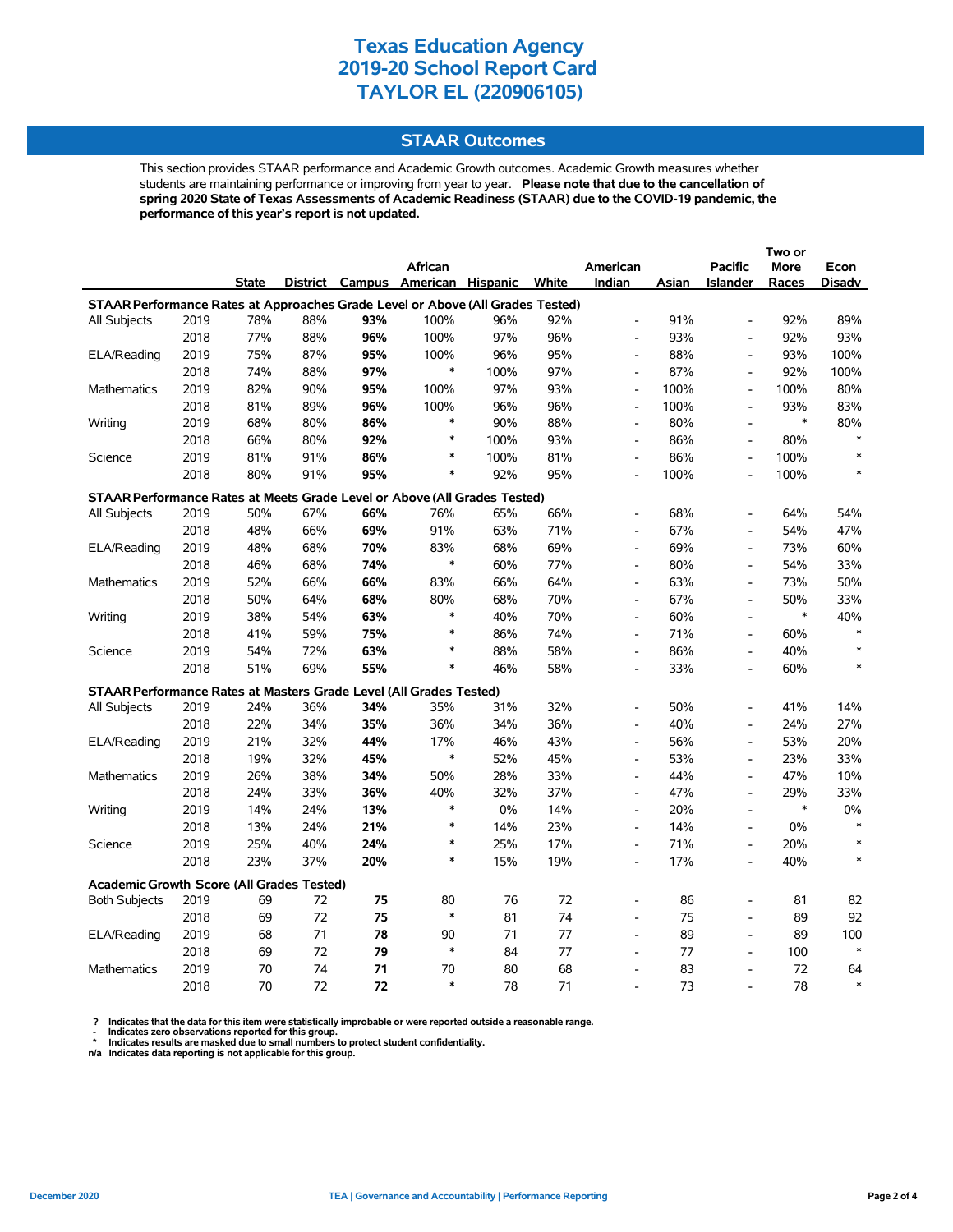### **Prior-Year Non-Proficient and Student Success Initiative STAAR Outcomes**

Progress of Prior-Year Non-Proficient Students shows STAAR performance rates for students who did not perform satisfactorily in 2017-18 but did in 2018-19. Student Success Initiative shows rates related to the requirement for students to demonstrate proficiency on the reading and mathematics STAAR in grades 5 and 8. **Please note that due to the cancellation of spring 2020 State of Texas Assessments of Academic Readiness (STAAR) due to the COVID-19 pandemic, this year's report is not updated.**

|                                                |              |                                             |                                                         |                                                                            |                 |              |          |        |                 | Two or |        |
|------------------------------------------------|--------------|---------------------------------------------|---------------------------------------------------------|----------------------------------------------------------------------------|-----------------|--------------|----------|--------|-----------------|--------|--------|
|                                                |              |                                             |                                                         | African                                                                    |                 |              | American |        | <b>Pacific</b>  | More   | Econ   |
|                                                | <b>State</b> | <b>District</b>                             | Campus                                                  | American                                                                   | <b>Hispanic</b> | <b>White</b> | Indian   | Asian  | <b>Islander</b> | Races  | Disadv |
| Progress of Prior-Year Non-Proficient Students |              |                                             |                                                         |                                                                            |                 |              |          |        |                 |        |        |
| Sum of Grades 4-8                              |              |                                             |                                                         |                                                                            |                 |              |          |        |                 |        |        |
| Reading<br>2019                                | 41%          | 47%                                         | 44%                                                     |                                                                            |                 | 40%          |          | $\ast$ |                 | $\ast$ |        |
| 2018                                           | 38%          | 48%                                         | 80%                                                     |                                                                            |                 | 75%          |          | *      |                 | *      |        |
| Mathematics                                    |              |                                             |                                                         |                                                                            |                 |              |          |        |                 |        |        |
| 2019                                           | 45%          | 51%                                         | 56%                                                     |                                                                            | ∗               | 43%          |          |        |                 | *      |        |
| 2018                                           | 47%          | 55%                                         | 64%                                                     |                                                                            | *               | $\ast$       |          | $\ast$ |                 | *      |        |
| <b>Students Success Initiative</b>             |              |                                             |                                                         |                                                                            |                 |              |          |        |                 |        |        |
| <b>Grade 5 Reading</b>                         |              |                                             |                                                         |                                                                            |                 |              |          |        |                 |        |        |
| 2019                                           | 78%          | 91%                                         | 96%                                                     | Students Meeting Approaches Grade Level on First STAAR Administration<br>* | 100%            | 94%          |          | 100%   |                 | 100%   |        |
| 2019                                           | 22%          | 9%                                          | Students Requiring Accelerated Instruction<br>4%        | *                                                                          | 0%              | 6%           |          | 0%     |                 | 0%     | $\ast$ |
| 2019                                           | 86%          | <b>STAAR Cumulative Met Standard</b><br>94% | 96%                                                     | *                                                                          | 100%            | 94%          |          | 100%   |                 | 100%   | $\ast$ |
| <b>Grade 5 Mathematics</b>                     |              |                                             |                                                         |                                                                            |                 |              |          |        |                 |        |        |
|                                                |              |                                             |                                                         | Students Meeting Approaches Grade Level on First STAAR Administration<br>* |                 |              |          |        |                 |        |        |
| 2019                                           | 83%          | 93%                                         | 92%                                                     |                                                                            | 88%             | 90%          |          | 100%   |                 | 100%   |        |
| 2019                                           | 17%          | 7%                                          | <b>Students Requiring Accelerated Instruction</b><br>8% | *                                                                          | 13%             | 10%          |          | 0%     |                 | 0%     | *      |
| 2019                                           | 90%          | <b>STAAR Cumulative Met Standard</b><br>96% | 96%                                                     | *                                                                          | 100%            | 94%          |          | 100%   |                 | 100%   | *      |

 **? Indicates that the data for this item were statistically improbable or were reported outside a reasonable range.**

 **- Indicates zero observations reported for this group. \* Indicates results are masked due to small numbers to protect student confidentiality.**

**n/a Indicates data reporting is not applicable for this group.**